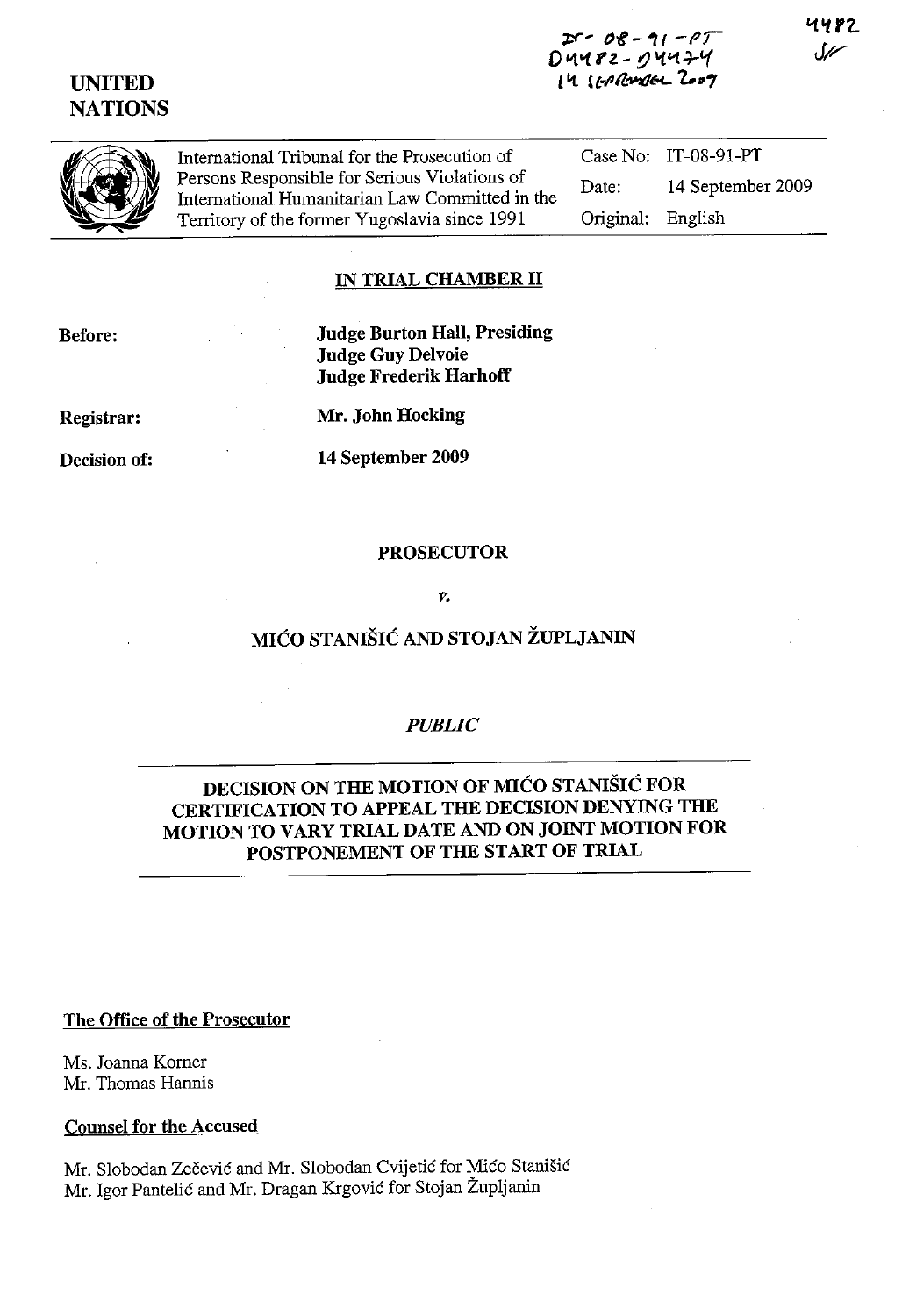**TRIAL CHAMBER II** ("Trial Chamber") of the International Tribunal for the Prosecution of Persons Responsible for Serious Violations of International Humanitarian Law Committed in the Territory of the former Yugoslavia since 1991 ("Tribunal");

**BEING SEISED** of the "Motion for certification of the decision on motion to vary trial date of 14 September 2009 and request for a stay of proceedings", filed on 9 September 2009 ("Motion for certification") whereby the Defence of Mićo Stanišić ("Defence");

- 1) seeks certification to appeal the Trial Chamber's oral ruling at the pre-trial conference on 4 September 2009, by which the Trial Chamber, finding that it was "not convinced by any of the arguments that has [sic] been given to us today",<sup>1</sup> confirmed its order of 19 August 2009 settting the date for commencement of trial for  $14$  September 2009,<sup>2</sup> thus denying the motion filed by the Defence on 4 September 2009 seeking that the start of the trial be postponed ten weeks ("Motion to vary");<sup>3</sup> and
- 2) requests that the start of trial be postponed until the Appeals Chamber has resolved the matter;

**BEING SEISED ALSO** of the "Joint motion for short adjoumment of commencement of trial", filed on 9 September 2009 by the Prosecution, the Defence of Mićo Stanišić and the Defence of Stojan Župljanin ("Joint motion"), whereby the parties jointly request that the start of the trial be postponed until 28 September 2009;

**RECALLING** as a preliminary matter, that it is incumbent upon the Trial Chamber, in taking its fully informed and reasoned decision at the pre-trial conference denying the Motion to vary and confirming the order to commence trial on 14 September 2009, to address the factors relevant to its decision as to whether the right of the accused to a fair trial, in particular the right to have adequate time and facilities for the preparation of his defence as laid down in Article 21(4)(b) of the Statute, would be infringed, and that the Trial Chamber herein sets out its reasons for the decision;<sup>4</sup>

**NOTING** that the Defence of Mićo Stanišić makes extensive submissions relating to the resources available to it during the pre-trial phase<sup>5</sup> and the disclosure of the Prosecution since June 2009;<sup>6</sup>

<sup>&</sup>lt;sup>I</sup> Pre-trial conference, 4 Sep 2009, T. 117.

<sup>&</sup>lt;sup>2</sup> Order scheduling pre-trial conference and commencement of trial with order terminating provisional release, filed 19 Aug 2009.

<sup>3</sup> Motion to vary trial date of 14 September 2009, filed on 4 Sep 2009.

<sup>4</sup>*Augustin Ngirabatware* v. *The Prosecutor,* Case No. ICTR-99-54-A, Decision on Augustin Ngirabatware's appeal of decisions denying motions to vary trial date, 12 May 2009 *("Ngirabatware* Decision"), paras 24, 27, 32.

Motion to vary, paras 3-6.

<sup>6</sup> Motion to vary, paras 7-10.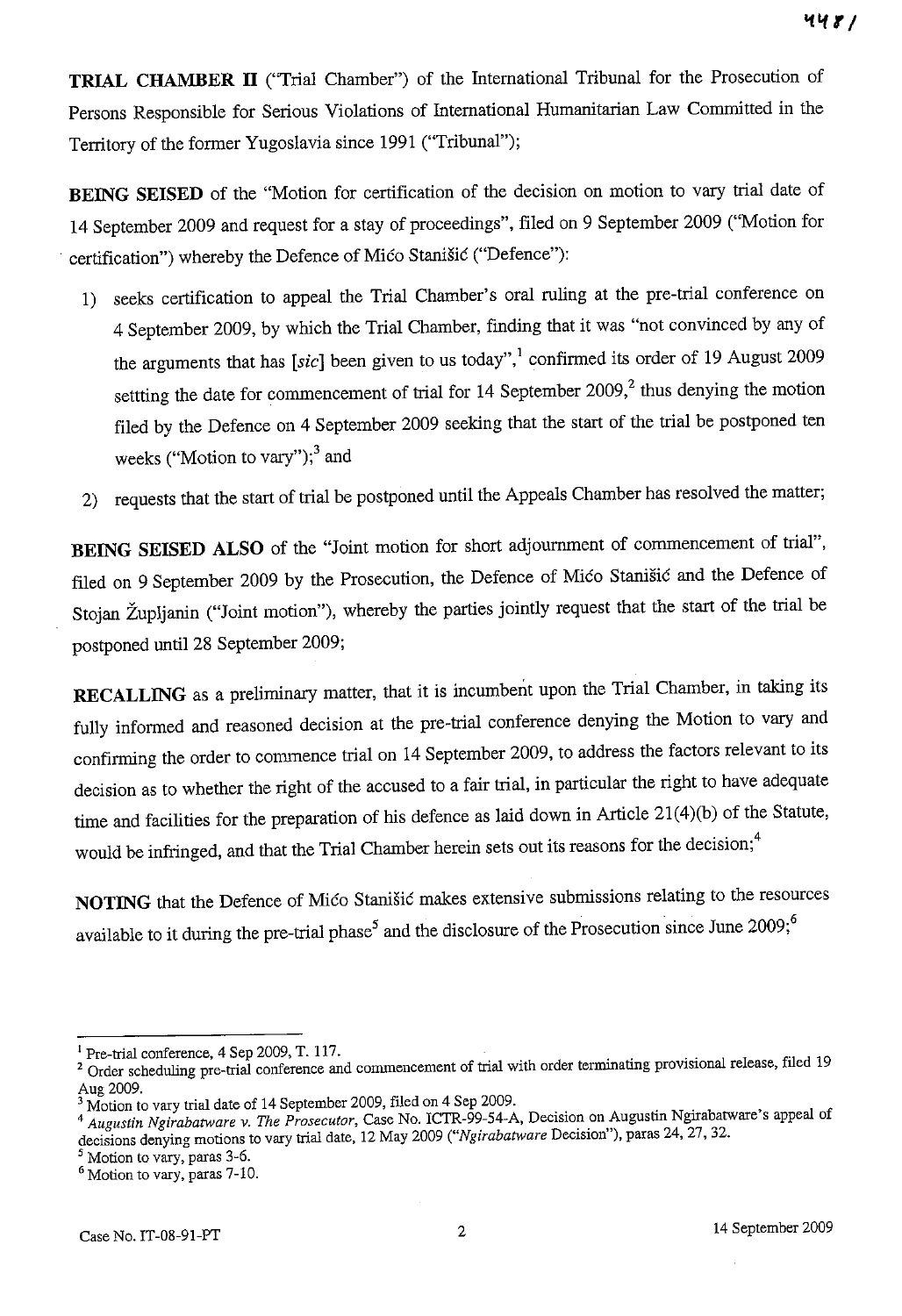**NOTING** the Defence submission that "for all the reasons set out in this Application and in the light of the particular circumstances of this case, the Accused is not ready for trial and he must be granted more time to adequately prepare his defence";<sup>7</sup>

**NOTING** the Defence submission that "each of the key factors identified by the Appeals Chamber in *Ngirabatware* which form the basis for an adjournment are present in this case: the complexity of the case, the number of counts and charges, the gravity of the crimes charged, the individual circumstances of the accused, and in particular the status and scale of the Prosecution's disclosure and the staffing of the Defence team";<sup>8</sup>

**NOTING** the submission by the Registrar filed on 7 September 2009,<sup>9</sup> wherein the Registrar states that "[elven though a substantial amount of pre-trial work had been done by previous counsel, the Registrar allocated additional resources to the defence upon assignment of Mr. Zečević to enable him to become familiar with the case and to complete any outstanding preparatory work";<sup>10</sup>

NOTING the Registrar's submission that the "amount of additional resources was determined after extensive consultations with Mr. Zečević, taking into account Mr. Zečević's representations about the state of preparedness of the case, the number of defence team members and their respective roles", including "the additional work that had to be carried out by the defence and was to cover the remainder of the pre-trial";<sup>11</sup>

**NOTING** the Registrar's submission that on 22 December 2008 the Defence was allocated further funds to compensate it "for additional work caused by new developments in the case" which were "disbursed in equal monthly stipends";<sup>12</sup>

**NOTING** that on 17 June 2009, and following Mr. Zečević's report to the Registry on 29 May 2009 that the Defence "had performed all necessary tasks to be able to start the trial", the Registrar granted the Defence a maintenance allotment from June 2009 until the start of the trial;<sup>13</sup>

**NOTING** the "response" of the Defence to the Registrar's submission, wherein the Defence submits, *inter alia*, that "the core argument made by Mr. Stanišić in the [Motion to vary] is that the Prosecution has disclosed statements, exhibits, and other materials it intends to rely upon at trial or

 $<sup>7</sup>$  Motion to vary, para. 15.</sup>

<sup>8</sup> Motion to vary, para. 15 (emphasis original), referring to *Ngirabatware* Decision, para. 28.

<sup>9</sup> Registrar's subntission pursuant to Rule 33(B) regarding Mićo Stanišić motion to vary trial date of 14 September 2009, 7 Sep 2009 ("Registrar's submission")

<sup>&</sup>lt;sup>10</sup> Registrar's submission, para. 10.

**II Registrar's submission, para. 10.** 

<sup>&</sup>lt;sup>12</sup> Registrar's submission, para. 11, noting also that "[a]s usual, 20% of the funds was withheld until the submission by the defence of an End-af-Stage report at the end of the pre-trial stage", *ibid.*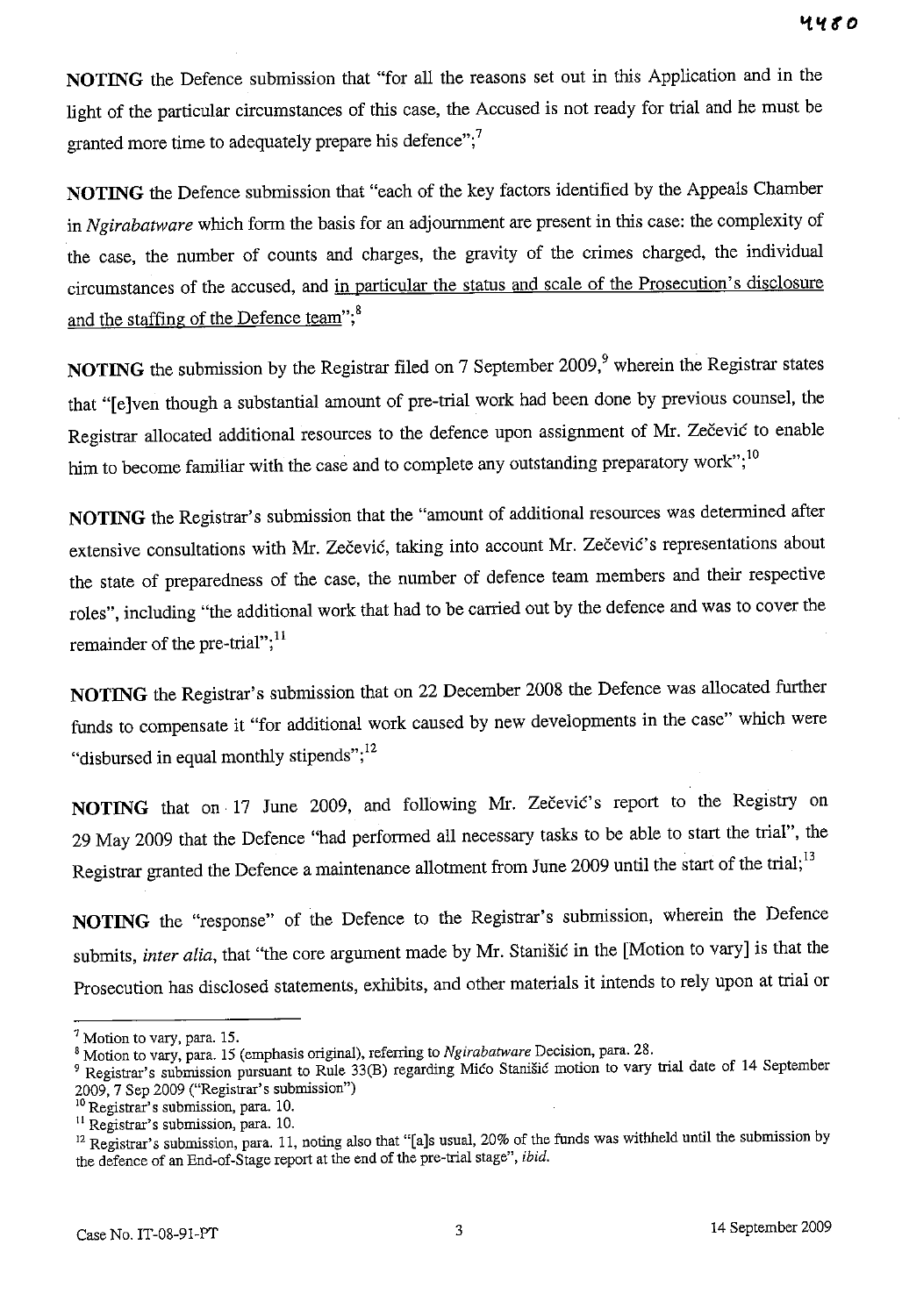which is relevant to the preparation and conduct of the trial after counsel informed the Registrar that the defence was trial ready on 29 May 2009", which, according to the Defence, "constitutes approximately 25 percent [sic] of all the evidence disclosure by the Prosecution";<sup>14</sup>

**NOTING** the Defence submission that its "submission pertains to all the additional and ongoing disclosure made by the Prosecution since counsel for Mr. Stanišić informed the Registry that the defence team was 'trial ready' on 29 May 2009 which drastically changed the circumstances of this **case"; 15** 

**CONSIDERING** that there is nothing in the Rules of Procedure and Evidence ("Rules") which enables a party to file a "response" to a submission submitted by the Registrar pursuant to Rule 33(B), but that the Trial Chamber, in the exercise of its duty to ensure that the rights of the accused are fully respected, will consider the "response";

**CONSIDERING** that during the pre-trial phase the Registrar extended the funding available to the Defence in consultation with the Defence and as the case developed;

**CONSIDERING** that members of the current team, notably co-counsel and a case manager/legal assistant, have been involved in the defence preparations since mid-2006 and, therefore, well before the change of lead counsel, thus ensuring continuity in the Defence's work and enabling it to employ significant experience of the case in assessing material disclosed by the Prosecution;<sup>16</sup>

**CONSIDERING** that the Defence is incorrect in its submission that the Appeals Chamber in *Ngirabatware* identified "key factors" which "form the basis for an adjournment", but that what the Appeals Chamber did in *Ngirabatware* was to confirm that ''it is not possible to set a standard of what constitutes adequate time to prepare a defence" and that "comparison with other cases therefore provides very limited, if any, assistance"<sup>17</sup> and, further, that the Appeals Chamber identified in a non-exhaustive fashion for the guidance of Trial Chambers factors which are to be considered when assessing "what constitutes adequate time to prepare a defence";<sup>18</sup>

**CONSIDERING** that the Defence's duty pursuant to Article 21 of the Statute to prepare its defence does not cease when the Defence submits a report to the Registrar that it considers itself to be ready for trial;

<sup>&</sup>lt;sup>13</sup> Registrar's submission, para. 12.

<sup>14</sup> Mr. Mićo Stanišić's response to the Registrar's submission pursuant to Rule 33(B) regarding Mićo Stanišić's motion to vary trial date of 14 September 2009, filed on 8 Sep 2009 "Mićo Stanišić response"), para. 2 (emphasis original).

<sup>&</sup>lt;sup>15</sup> Mićo Stanišić response, para. 4.

<sup>&</sup>lt;sup>16</sup> Motion to vary, para. 4. See also Registrar's submission, para. 10.

**<sup>17</sup>***Ngirabatware* **Decision, para. 28** l' Motion to vary, paras 14-15; *Ngirabatware* Decision, para. 28.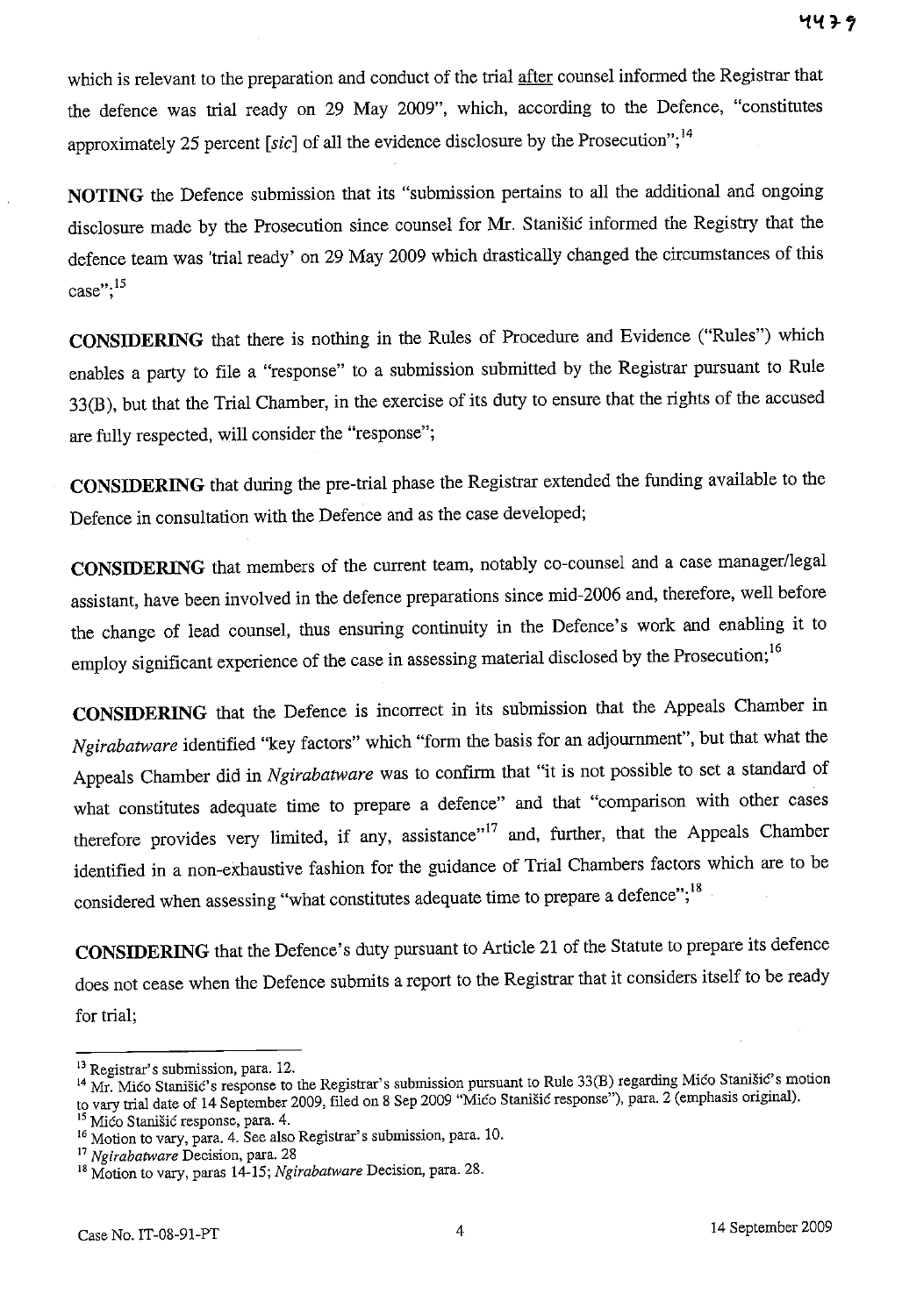**CONSIDERING** therefore, that the level of staffing and preparedness of the Defence and the time available to it to prepare until the ultimate deadline of 31 July 2009 for the Prosecution's disclosure pursuant to Rule 66 of the Rules cannot be considered to have been inadequate pursuant to Article 21 of the Statute;

**CONSIDERING** that the substance of the Defence submission, that for the right to have adequate time and facilities pursuant to Article 21(4)(b) "to be meaningful the Accused must be given time to prepare his 'defence' thoroughly not simply the first few witnesses **[nor]** can it mean that he can prepare his defence once trial proceedings have begun",<sup>19</sup> has been addressed by the Trial Chamber in its decision of 31 July 2009, in which the Trial Chamber stated that "the Prosecution has been on notice since 8 July 2009 of its duty to obtain leave from the Trial Chamber for any disclosure under Rule  $66(A)(ii)$  to the Defence beyond 31 July 2009<sup> $,20$ </sup> and that disclosure of witness statements and exhibits between 8 June 2009 and 31 July 2009 was not in violation of any Rule or order;<sup>21</sup>

**CONSIDERING** that the disclosure which the Defence submits the Prosecution carried out subsequent to 31 July 2009 remains, as the Defence notes, $^{22}$  in part subject to decisions on pending motions and in any event subject to leave of the Trial Chamber following the pre-trial Judge's order that any Prosecution disclosure beyond 31 July 2009 would only be permitted with leave of the Trial Chamber and, therefore, that the determination of any resulting prejudice to the Defence, remains to be determined by the Trial Chamber;<sup>23</sup>

**CONSIDERING** therefore, that the Defence failed to satisfy the Trial Chamber by the Motion to vary that its right to a fair trial has been infringed due to inadequate time or facilities to prepare its defence until and including 31 July 2009;

**CONSIDERING** that as the Trial Chamber has set forth herein its written reasons for the oral decision of 4 September 2009 in relation to the Defence argument as to limited resources, pursuant to Rule 73(C)(ii) the time-limit for any motion for certification to appeal based upon those reasons runs as of this decision;

**CONSIDERING** further that, in view of the fact that there remain pending before the Trial Chamber motions relating to issues of disclosure after 31 July 2009, it would be in the interests of

<sup>&</sup>lt;sup>19</sup> Motion to vary, para. 15 with a number of descriptions of tasks that the Defence submits that it needs to carry out during the requested ten-week postponement in order to be adequately prepared for trial "as a result of the enormous disclosure" of the Prosecution, ibid.

**<sup>20</sup> Decision on joint Defence motion requesting preclusion of Prosecution's new witnesses and exhibits, 31 Aug 2009**  ("Preclusion decision"), para. 18.

**<sup>21</sup>Preclusion decision, para. 16.** 

**<sup>22</sup>**Mićo Stanišić's **response. para. 2.** 

<sup>23</sup> Rule 65 *ter* conference, 8 Jul 2009, T. 256.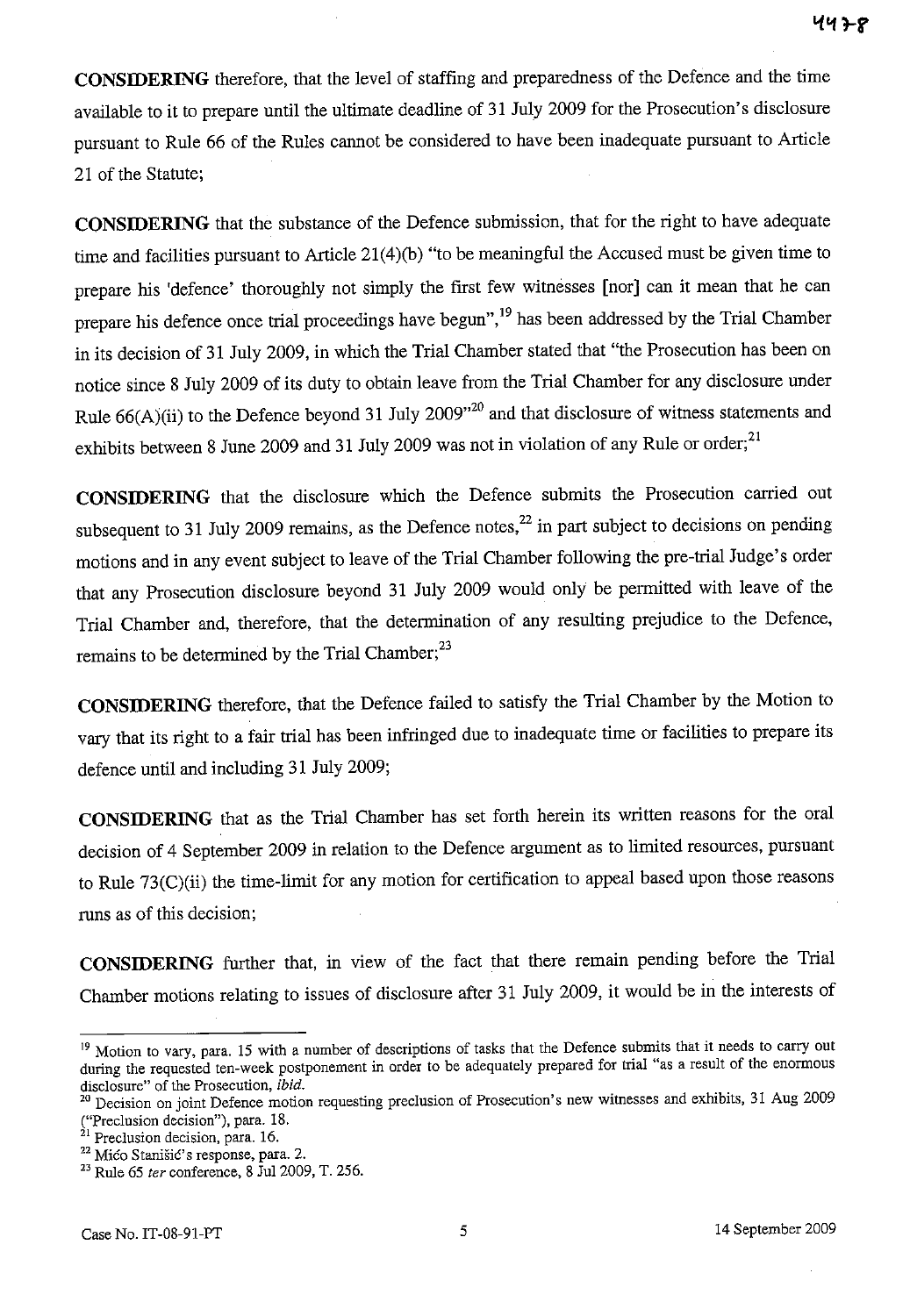judicial economy to vary the time-limit for any motion for certification to appeal the decision on the Motion to vary pursuant to Rule  $73(C)(ii)$  so as to run from the date of issue of the Trial Chamber's final determination of all matters pertaining to the "Joint motion by Defence of Mićo Stanišić  $\&$ Stojan Župljanin requesting the Trial Chamber to preclude Prosecution's new witnesses and new exhibits", filed on 22 June 2009;

**CONSIDERING** that, as a consequence, the Motion for certification, as filed, was submitted prematurely by the Defence and will not at present be considered by the Trial Chamber;

**RECALLING** that at the pre-trial conference the Trial Chamber determined pursuant to Rule 73 bis of the Rules that the Prosecution may call 131 witnesses and present its evidence-inchief within 212 hours;

**NOTING** that in the Joint motion it is argued that:

- there are "a large number of outstanding motions filed by the parties which have not been ruled upon", the outcome of which "will affect the choice of witnesses and issues to be addressed in cross-examination", and the resolution of which "is crucial to determining how many witnesses the Prosecution needs to call in the second and following weeks of trial"; $^{24}$
- "there are scheduling problems in the week of 14-18 September which have not been resolved despite significant efforts by the parties and the Trial Chamber";<sup>25</sup>
- the Schengen visa of lead counsel for Stojan Župljanin expires on 14 September 2009, which requires him to "leave The Netherlands before midnight on that day, and fly back into the country the following day" and, further, that:

as the Prosecution's opening is scheduled for the afternoon session on that day, this will mean Mr Pantelić will miss the majority of the opening. From Mr Pantelić's and Mr Župljanin's perspective, this would be highly inconvenient and could potentially affect the Accused's right to "defend himself through legal assistance of his own choosing", as enshrined in Article 214 (d)" of the Statute;<sup>26</sup>

- the order issued at the pre-trial conference, whereby "the Prosecution was barred from calling some witnesses for a period of 2 months", impacts upon the Prosecution's intended order of witnesses in the first few weeks of trial in such a way that "there is insufficient time to organise new witnesses for the second to fourth weeks of trial";<sup>27</sup>

**<sup>24</sup> Joint motion, para. 2.** 

**<sup>25</sup> Joint motion, para. 3.** 

**<sup>26</sup> Joint motion, para. 4.** 

<sup>&</sup>lt;sup>27</sup> Joint motion, para. 5, also referring to the requirement of the Victims and Witnesses Section that the Prosecution must advise it "14 days in advance of the witness schedule so they can make the necessary travel arrangements", and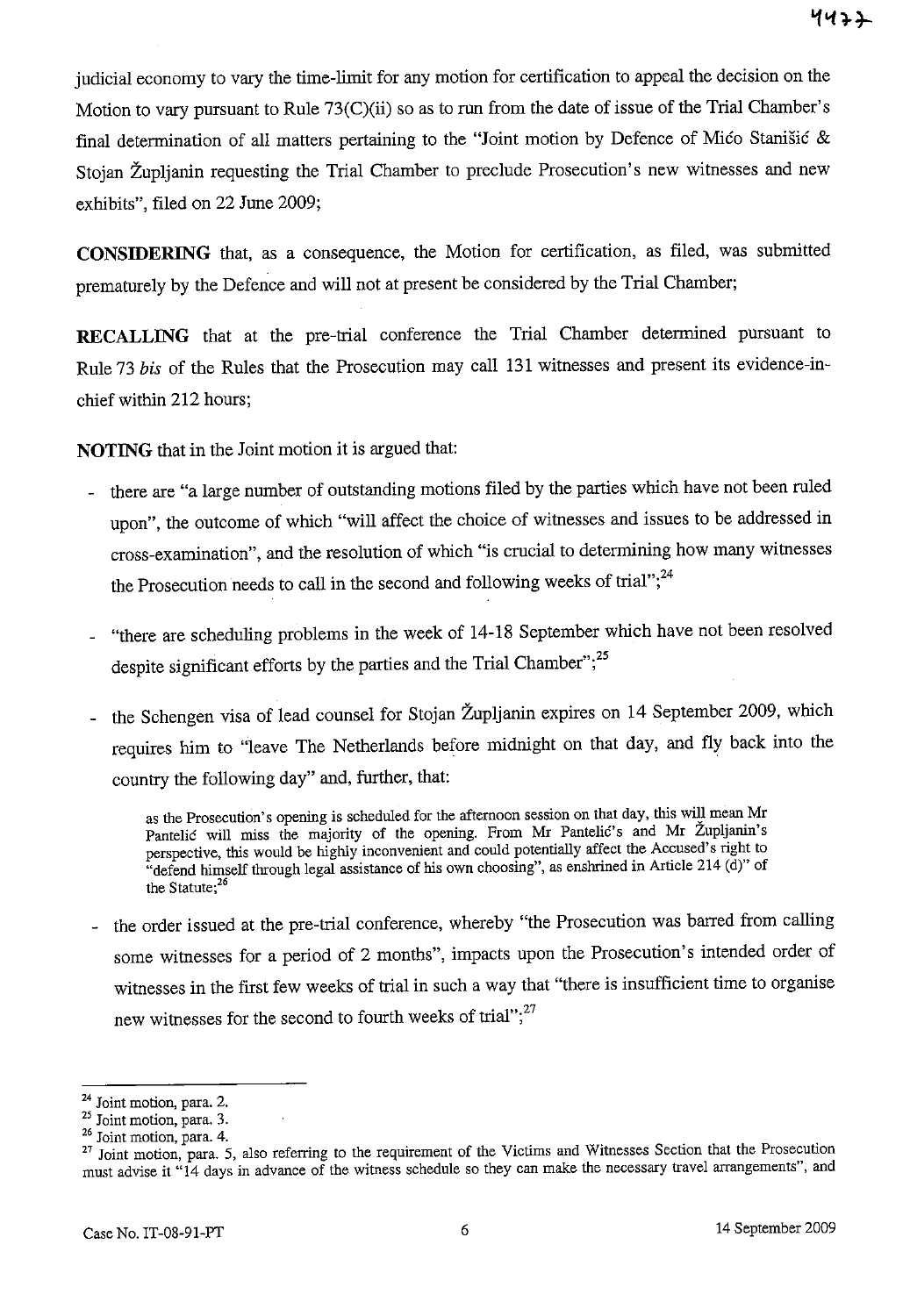- the parties agree that the rights of the Accused to a fair and expeditious trial, and the rights of the witnesses to be treated with respect will be promoted by this short adjournment;<sup>28</sup>

**CONSIDERING** that the fact that motions that pertain to Prosecution witnesses, such as motions filed pursuant to Rule 92 *bis,* Rule 92 *ter,* Rule 92 *quater* and Rule 94 *bis,* are pending does not in and of itself amount to a reason which justifies postponing the start of trial;

**CONSIDERING** that the "scheduling problems" referred to in the Joint motion relate to Robert Donia, the Prosecution's first witness;

**CONSIDERING** that the Prosecution notified the Trial Chamber at the Rule 65 *ter* conference held on 24 August 2009 that Robert Donia would be the first witness;<sup>29</sup>

**CONSIDERING** that when the schedule of this witness was discussed in detail at the pre-trial conference, the Prosecution did not raise with the Trial Chamber any restrictions on Robert Donia's availability and that the Trial Chamber was only informed by email from the Prosecution on Monday 7 September 2009 of the limited availability of this witness in the week in which the trial is due to commence;

**CONSIDERING** that the parties are required not only to inform the Trial Chamber as soon as possible of changes to the order or availability of witnesses, but to ensure that witnesses make themselves sufficiently available in order to testify before the Tribunal;

**CONSIDERING** therefore, that the fact that the Prosecution's first witness has conflicting obligations does not justify the granting of a postponement of the start of the trial;

**CONSIDERING** that counsel is required to ensure that administrative matters, such as applications for a visa, are addressed in a timely manner so as not to interfere with the proper performance of counsel's duties before this Tribunal;

**CONSIDERING** that if, as a result of matters within his own control, lead counsel for a party is unable to attend the complete opening statement of the Prosecution, his absence does not amount to a violation of the rights of the accused to defend himself through legal assistance of his own chosing, especially as assigned co-counsel will be present throughout the opening statement and as

**noting that a "further complieation arises with the need to request subpoenas for a number of witnesses now required in**  the first few weeks of trial".

<sup>&</sup>lt;sup>28</sup> Joint motion, para. 6.

<sup>29</sup> Rule 65 *ter* conference, 24 Aug 2009, T. 301.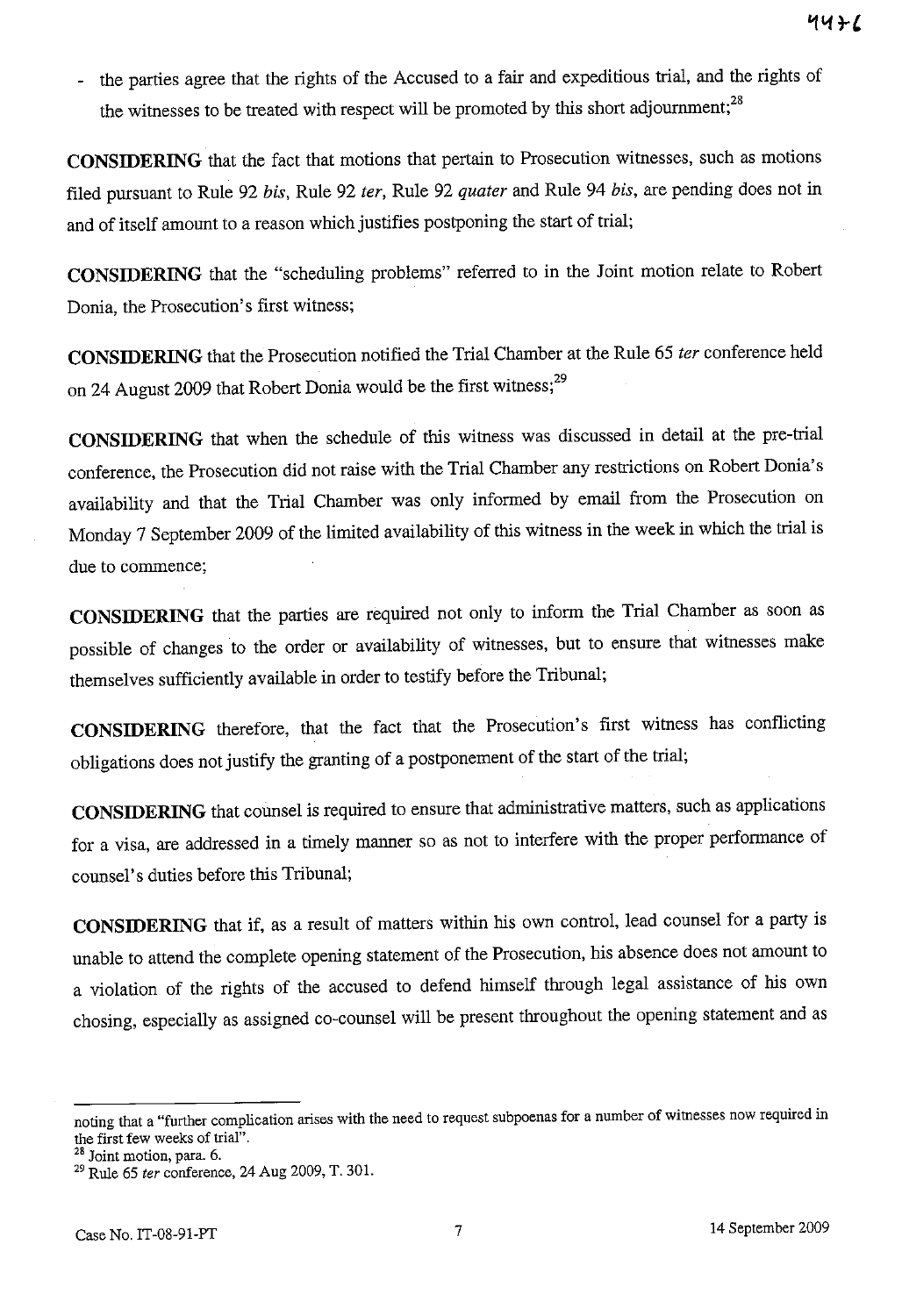the opening statement is video-recorded and lead counsel can watch it subsequently, thereby enabling him to fully appreciate the contents of the Prosecution's opening statement;

**CONSIDERING,** therefore, that the absence of lead counsel for part of the Prosecution opening statement does not justify the granting of a postponement of the start of the trial;

**CONSIDERING** that at the pre-trial conference the Trial Chamber did not issue an order that the Prosecution is prevented from calling witnesses in relation to whom it has failed to meet its disclosure obligations until the expiry of a two months delay, but informed the parties that it was considering such a sanction and ordered submissions to be made by 14 September 2009 as to the impact of such a sanction on the Prosecution's presentation of evidence;<sup>30</sup>

**CONSIDERING** therefore, that none of the grounds set out in the Joint motion are persuasive and that the trial may still commence on 14 September 2009 and the evidence of Robert Donia be heard in the first week of trial, limited to the extent discussed and determined by the Trial Chamber at the pre-trial conference;<sup>31</sup>

**CONSIDERING** however, the specific circumstances of this case, especially the relatively short time available between the pre-trial conference and the commencement of the trial, the fact that motions pertaining to the mode of testimony of Prosecution witnesses and the admission of belatedly disclosed evidence are pending, coupled with the nced for the Prosecution to address the Trial Chamber's determination at the pre-trial conference pursuant to Rule 73 bis(B) as to the number of witnesses that it may call;

**CONSIDERING** that a brief adjournment of the proceedings will not interfere with the Accused's right to a fair and expeditious trial pursuant to Article 20 of the Statute, but will enable the Prosecution to organise the presentation of its evidence in a more streamlined and efficient manner, and will provide the Defence with further time to prepare, and that the Trial Chamber, therefore, is minded, in the interests of judicial economy and of the overall effective and efficient management of the trial, to grant a brief adjournment of the trial proceedings following the conclusion of Robert Donia's testimony, as determined at the pre-trial conference;

**CONSIDERING** that as a result of such an adjoumment the Defence will benefit substantially in its preparations from having heard the Prosecution's opening statement and from being given access to additional funds for the Defence for the trial phase;

<sup>30</sup> Pre-trial conference, 4 Sep 2009, T. 133-135.

<sup>31</sup> Pre-trial conference, 4 Sep 2009, T. 133-135.